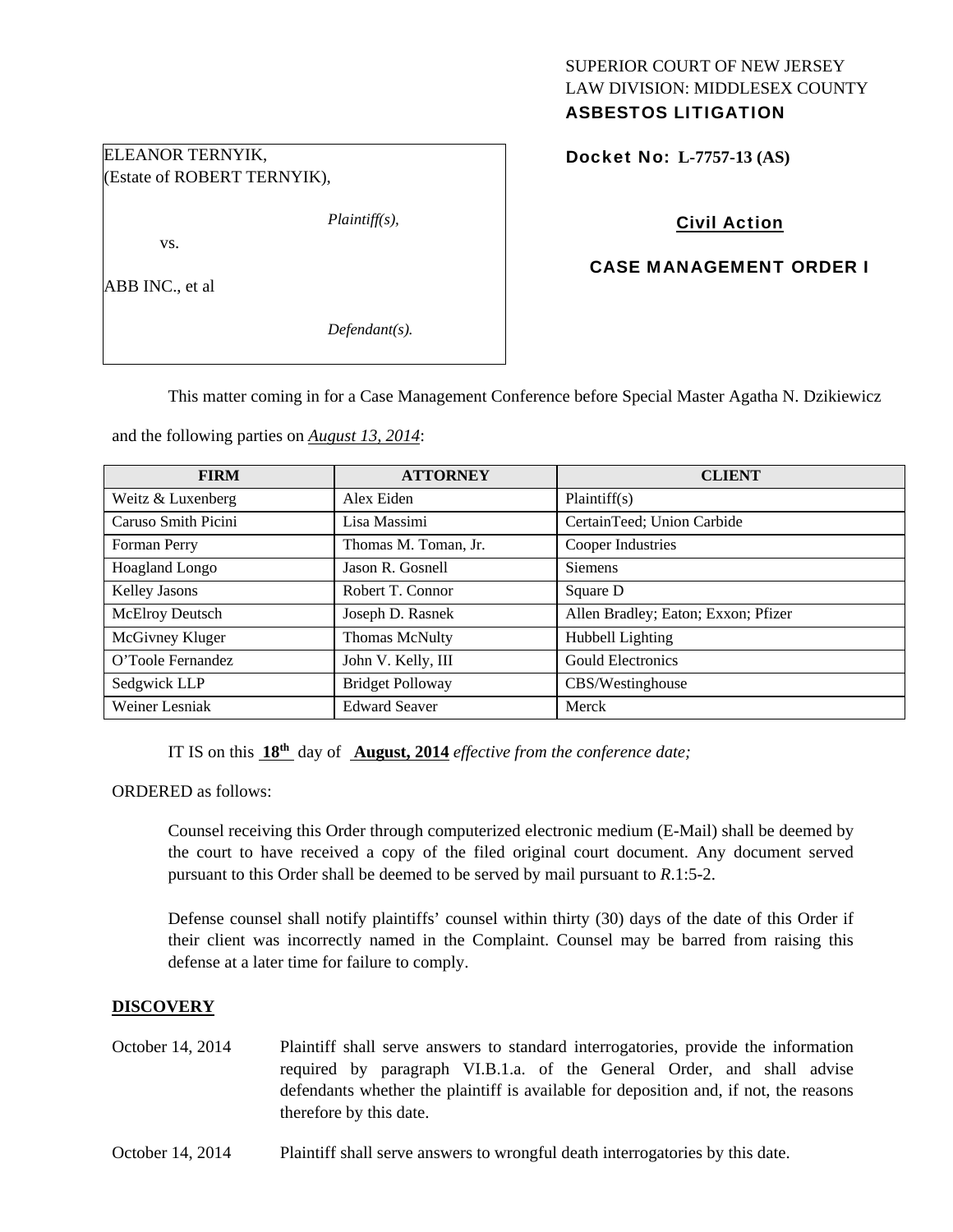| October 28, 2014  | Defendants shall serve answers to standard interrogatories by this date.                                                                                                                                    |
|-------------------|-------------------------------------------------------------------------------------------------------------------------------------------------------------------------------------------------------------|
| November 14, 2014 | Plaintiff shall propound supplemental interrogatories and document requests by<br>this date.                                                                                                                |
| December 15, 2014 | Defendants shall serve answers to supplemental interrogatories and document<br>requests by this date.                                                                                                       |
| November 14, 2014 | Defendants shall propound supplemental interrogatories and document requests by<br>this date.                                                                                                               |
| December 15, 2014 | Plaintiff shall serve answers to supplemental interrogatories and document requests<br>by this date.                                                                                                        |
| March 16, 2015    | Fact discovery, including depositions, shall be completed by this date. Plaintiff's<br>counsel shall contact the Special Master within one week of this deadline if all fact<br>discovery is not completed. |
| April 17, 2015    | Depositions of corporate representatives shall be completed by this date.                                                                                                                                   |

## **EARLY SETTLEMENT**

May 1, 2015 Settlement demands shall be served on all counsel and the Special Master by this date.

### **SUMMARY JUDGMENT MOTION PRACTICE**

- May 15, 2015 Summary judgment motions shall be filed no later than this date.
- June 12, 2015 Last return date for summary judgment motions.

### **MEDICAL DEFENSE**

| October 14, 2014 | Plaintiff shall serve executed medical authorizations (along with answers to<br>interrogatories) by this date.                                                                                                                                                  |
|------------------|-----------------------------------------------------------------------------------------------------------------------------------------------------------------------------------------------------------------------------------------------------------------|
| October 14, 2014 | Plaintiff shall serve a diagnostic medical report and any medical records in<br>plaintiff's possession by this date.                                                                                                                                            |
| April 17, 2015   | Plaintiff shall serve medical expert reports by this date.                                                                                                                                                                                                      |
| April 17, 2015   | Plaintiff is to arrange for the transfer of pathology specimens and x-rays, if any, by<br>this date.                                                                                                                                                            |
| July 13, 2015    | Defendants shall identify its medical experts and serve medical expert reports, if<br>any, by this date. In addition, defendants shall notify plaintiff's counsel (as well<br>as all counsel of record) of a joinder in an expert medical defense by this date. |

\_\_\_\_\_\_\_\_\_\_\_\_\_\_\_\_\_\_\_\_\_\_\_\_\_\_\_\_\_\_\_\_\_\_\_\_\_\_\_\_\_\_\_\_\_\_\_\_\_\_\_\_\_\_\_\_\_\_\_\_\_\_\_\_\_\_\_\_\_\_\_\_\_\_\_\_\_\_\_\_\_\_\_\_\_\_\_\_\_\_\_\_\_\_\_\_\_\_\_\_\_\_\_\_\_\_\_\_\_\_